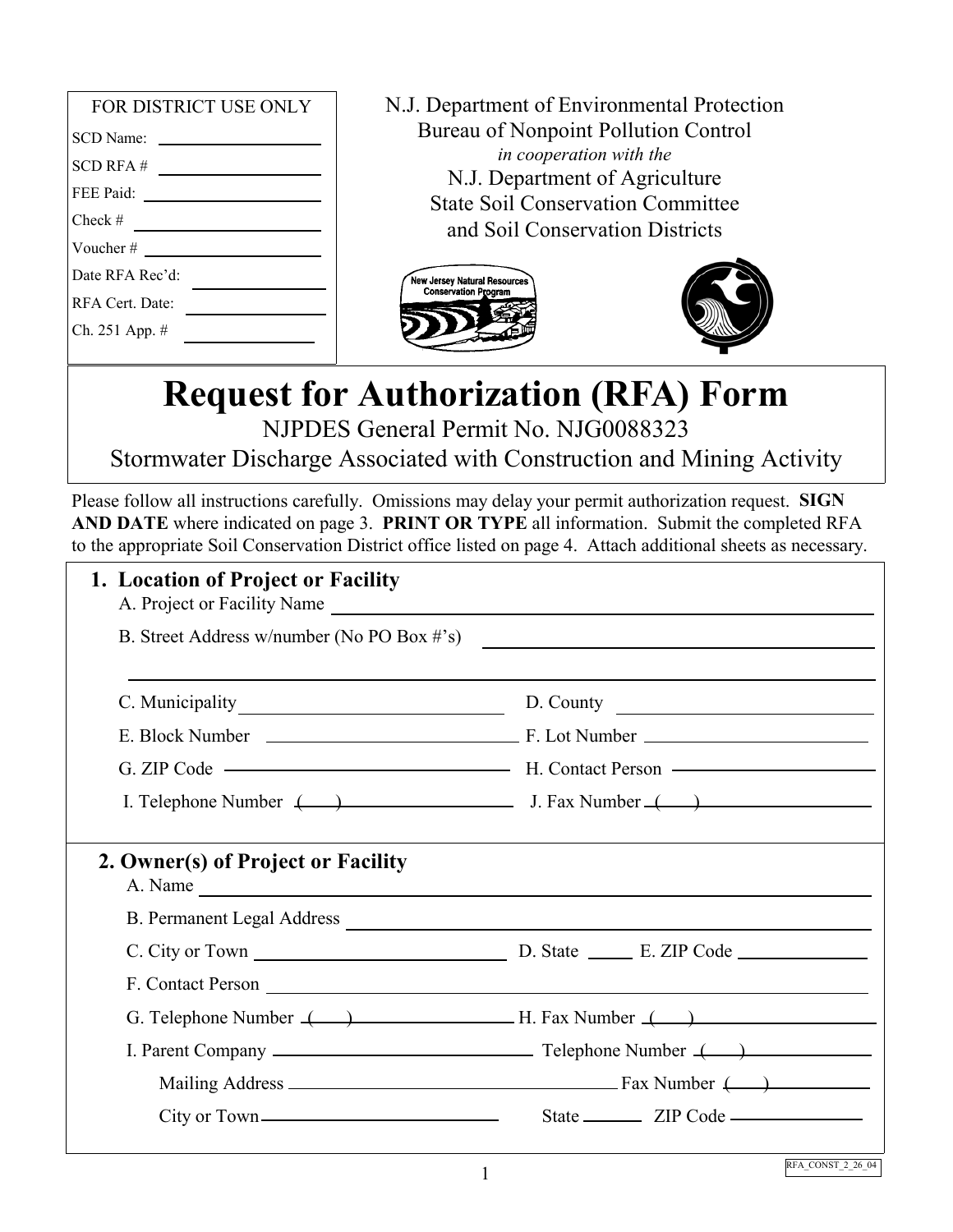|     | <b>Request for Authorization (RFA) Form</b><br>NJPDES General Permit No. NJG0088323<br>Stormwater Discharge Associated with Construction and Mining Activity<br>3. Operating Entity *<br>A. Name |  |
|-----|--------------------------------------------------------------------------------------------------------------------------------------------------------------------------------------------------|--|
|     |                                                                                                                                                                                                  |  |
|     | <b>B. Permanent Legal Address</b>                                                                                                                                                                |  |
|     |                                                                                                                                                                                                  |  |
|     | F. Contact Person                                                                                                                                                                                |  |
|     | G. Telephone Number ( ) H. Fax Number ( )                                                                                                                                                        |  |
|     |                                                                                                                                                                                                  |  |
|     |                                                                                                                                                                                                  |  |
|     | City or Town ——————————————————————— State ————— ZIP Code                                                                                                                                        |  |
|     | *Note - The Operating Entity has operational control over site specifications or over those daily activities necessary to<br>ensure compliance with permit conditions.                           |  |
|     | 4. Description of Current and Proposed Land Use<br>A. Proposed Use (check the applicable category(ies))                                                                                          |  |
| (6) | (2) Commercial Facility (3) Industrial Facility (4) Mining or Quarry<br>(5) — Public School, Religious or Charitable Institution                                                                 |  |
|     |                                                                                                                                                                                                  |  |
|     | C. Describe the current land use and general nature of disturbance activity                                                                                                                      |  |
|     | Major Water Body: ————————————————————                                                                                                                                                           |  |
|     | 5. Coordinates of Center of Site in State Plane Coordinates or Decimal Degrees<br>(select one):                                                                                                  |  |
|     | $X$ ; (Latitude) $Y$ ; (Longitude) $Y$ = (Longitude) $Y$                                                                                                                                         |  |
|     | <b>6.</b> Attachments<br>A. \$300.00 Fee - Payable to "Treasurer - State of New Jersey"                                                                                                          |  |
|     | (Circle payment type and enter document number below)<br>Check No.                                                                                                                               |  |
|     | For information contact the local Soil Conservation District (see page 4)                                                                                                                        |  |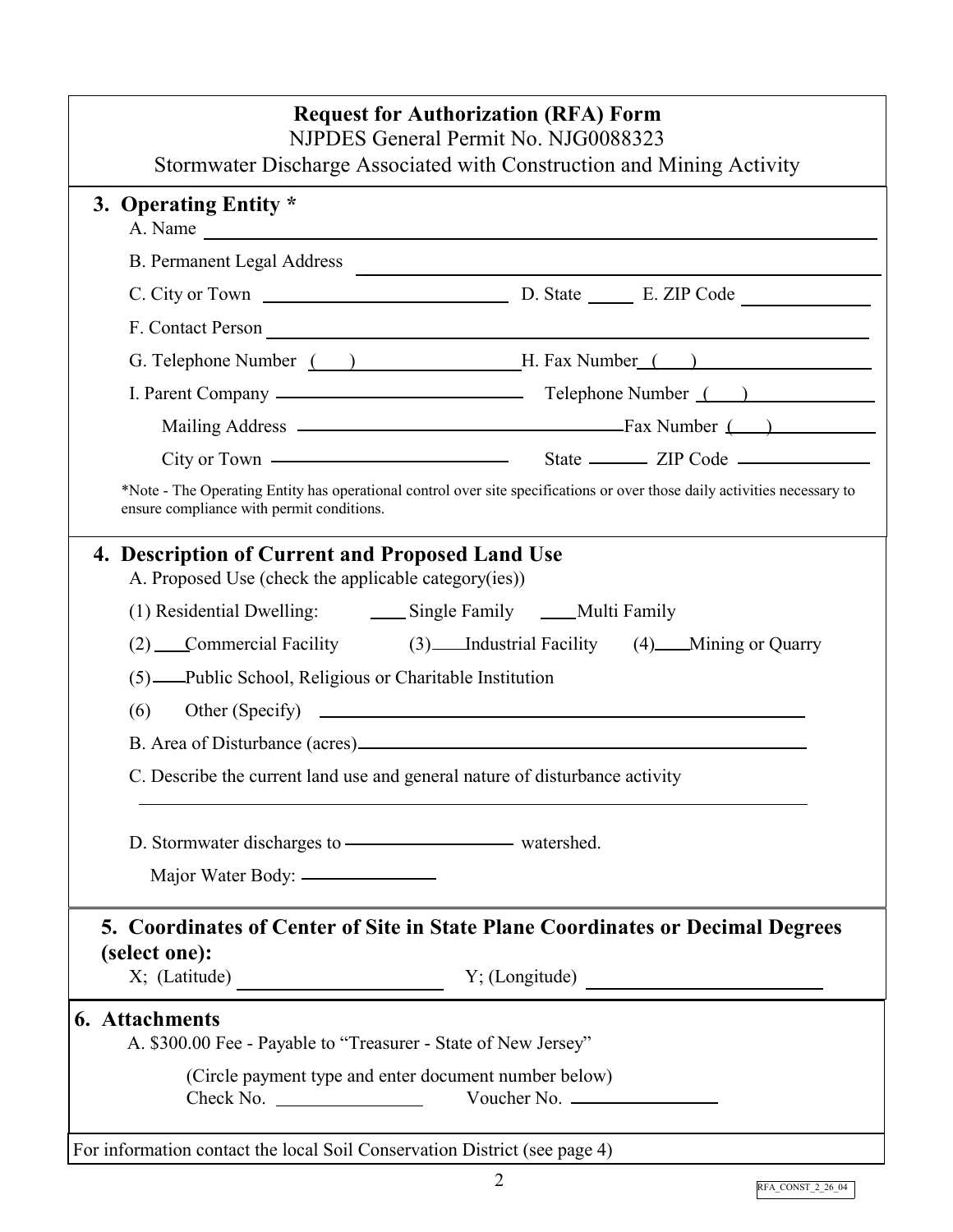

## **RFA Certification Construction General Permit NJPDES General Permit No. NJG0088323**



 "I certify under penalty of law that this Request for Authorization and all attached documents were prepared under my direction or supervision in accordance with a system designed to assure that qualified personnel properly gather and evaluate the information submitted. Based on my inquiry of the person or persons who manage the system, or those persons directly responsible for gathering the information, the information submitted is, to the best of my knowledge and belief, true, accurate and complete. As far as I know, none of the stormwater discharges for which this Request for Authorization is submitted are excluded from authorization by part I.A.2, A.3 or B of NJPDES Permit No. NJG0088323.

 "I am aware that pursuant to the Water Pollution Control Act (see N.J.S.A. 58:10A-10f(2) and (3)), there are significant civil and criminal penalties for making a false statement, representation or certification in any application, record, or other document filed or required to be maintained under that Act, including fines and/or imprisonment."

## **WHO MUST SIGN?**

**FOR A CORPORATION: a "responsible corporate officer" or duly authorized representative. A "responsible corporate officer" is (i) a president, secretary, treasurer, or vice-president of the corporation in charge of a principal business function, or any other person who performs similar policy or decision-making functions for the corporation; or (ii) the manager of one or more manufacturing, production, or operating facilities employing more than 250 persons or having gross annual sales or expenditures exceeding \$25 million (in second-quarter 1980 dollars), if authority to sign documents has been assigned or delegated to the manager in accordance with corporate procedures.** 

**FOR A PARTNERSHIP OR SOLE PROPRIETORSHIP: a general partner or the proprietor, respectively, or duly authorized representative.** 

**FOR A MUNICIPALITY, STATE, FEDERAL OR OTHER PUBLIC AGENCY: either a principal executive officer or ranking elected official, or duly authorized representative.** 

**A "responsible corporate officer", general partner, proprietor, principal executive officer of a public agency, or ranking elected official may assign his or her signatory authority for this Certification to a duly authorized representative, which is a named person or generic position having overall responsibility for facility operation or the permittee's environmental matters, by submitting a letter to the Soil Conservation District (see page 4) stating said authority and naming the person or position.** 

**Facility Name:** 

(print)

(print, if applicable, name of corporation, partnership, or public agency submitting this certification)

(signature) (date) (print name)